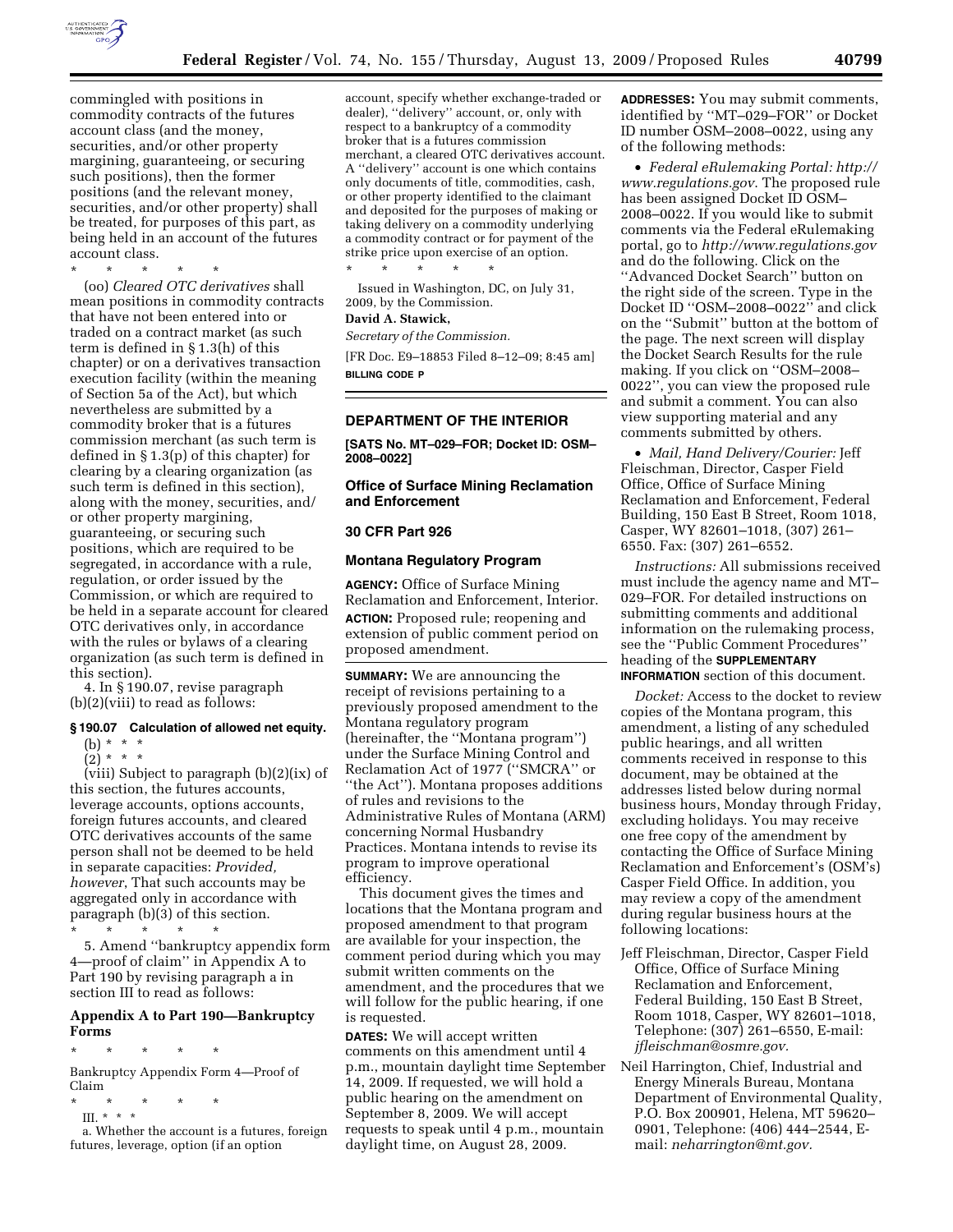Or anytime at: *http://* 

*www.regulations.gov*, Docket ID OSM– 2008–0022.

# **FOR FURTHER INFORMATION CONTACT:** Jeff Fleischman (307) 261–6550. **SUPPLEMENTARY INFORMATION:**

I. Background on the Montana Program II. Description of the Proposed Amendment III. Public Comment Procedures

IV. Procedural Determinations

#### **I. Background on the Montana Program**

Section 503(a) of the Act permits a State to assume primacy for the regulation of surface coal mining and reclamation operations on non-Federal and non-Indian lands within its borders by demonstrating that its State program includes, among other things, ''a State law which provides for the regulation of surface coal mining and reclamation operations in accordance with the requirements of this Act \* \* \*; and rules and regulations consistent with regulations issued by the Secretary pursuant to this Act.'' See 30 U.S.C.  $1253(a)(1)$  and  $(7)$ . On the basis of these criteria, the Secretary of the Interior conditionally approved the Montana program on April 1, 1980. You can find background information on the Montana program, including the Secretary's findings, the disposition of comments, and conditions of approval of the Montana program in the April 1, 1980, **Federal Register** (45 FR 21560). You can also find later actions concerning Montana's program and program amendments at 30 CFR 926.15, 926.16, and 926.30.

## **II. Description of the Proposed Amendment**

By letter dated July 3, 2008, Montana sent us a proposed amendment to its program (SATS No. MT–029–FOR) under SMCRA (30 U.S.C. 1201 *et seq.*). Montana sent the amendment to include changes made at its own initiative. The full text of the original program amendment is available for you to read at the locations listed above under **ADDRESSES**.

We announced receipt of the proposed amendment in the November 10, 2008, **Federal Register** (73 FR 66569), provided an opportunity for a public hearing or meeting on its substantive adequacy, and invited public comment on its adequacy (Administrative Record No. OSM–2008– 0022–0001). Because no one requested a public hearing or meeting, none was held. The public comment period ended on December 10, 2008. We received one comment that was not relevant to the amendment proposal.

During our review of the amendment, we identified concerns with regard to

the proposed revisions for Normal Husbandry Practices that would be used for erosion and settling repair and landscaping activities. We notified Montana of our concerns by letter dated April 16, 2009 (Administrative Record No. OSM–2008–0022–0009). Montana responded in a letter dated May 12, 2009, by submitting a revised amendment proposal (Administrative Record No. OSM–2008–0022–0010). The full text of the revised program amendment is also available for you to read at the locations listed above under **ADDRESSES**.

In response to our concerns, Montana made the following changes to its July 3, 2008, amendment proposal. OSM expressed concerns regarding Guideline Number 7, *Erosion and settling repair.*  Guidance concerning the repair of rills and gullies is found in the September 2, 1983, **Federal Register** notice (48 FR 40157). In this FR notice, OSM states that the regulatory authority could allow the repair of rills and gullies as a husbandry practice without restarting the liability period only if the general standards of 30 CFR 816.116(c)(4) are met and after consideration of the normal conservation practices within the region.

To clarify the intent of Guideline Number 7, *Erosion and settling repair,*  Montana removed National Resource Conservation Standard (NRCS) No. 578 (stream crossings) from its list of applicable NRCS standards. In our April 16, 2009, letter to Montana, OSM advised the state to justify why stream crossings would be applicable to all crossing types cited in the incorporated NRCS reference, at any time during the liability period without extending the period of responsibility, or define reasonable limits. OSM was particularly concerned about large projects, such as a bridge associated with a road crossing that may be installed near the end of the liability period. We believe that in general, stream crossings should be restricted and clearly stated under what conditions, and what types of stream crossings should be included, or at least which would be prohibited. OSM requested that Montana also include a reasonable time limit to demonstrate the stability of such crossings; and that no negative consequences are reasonably likely after Phase III bond release. The type of stream crossings allowed, under what conditions, and time period restrictions should be supported by appropriate literature references.

Montana omitted stream crossings from the list of standard practices that can be employed for erosion and sediment control. Montana explained that stream crossings was deleted

because it is essentially irrelevant to reclamation activities at Montana coal mines.

OSM also expressed concerns about the use of fertilization and other facilitating practices, *i.e.* irrigation, that were mentioned in the incorporated NRCS reference for Critical Area Planting (342) or elsewhere (*e.g.* 412— Grassed Waterway). Montana must demonstrate that fertilization and other facilitating practices will only be allowed where these practices can be expected to continue as part of the postmining land use; or if the practices discontinue after the liability period expires, the probability of permanent vegetation success will not be reduced.

To clarify the use and intent of fertilizers for erosion and settling repair, Montana added language stating that ''the use of fertilization or other facilitating practices (*i.e.* irrigation), as mentioned in some normal husbandry practices (*e.g.* 342—Critical Area Planting and 412—Grassed Waterway) will not be approved unless it can be demonstrated that the practice will continue as part of the postmining land use or if discontinuance of the practice after the liability period expires will not reduce the probability of permanent vegetation success.'' OSM is satisfied with Montana's edits to the July 3 amendment proposal regarding erosion and settling repair.

For Guideline Number 9, *Agricultural activities,* Montana omitted NRCS standard numbers 441 (micro-irrigation system), 442 (sprinkler irrigation system), 443 (surface and subsurface irrigation systems), and 449 (irrigation water management) for consistency, since these practices were omitted from Guideline Number 7 (*Erosion and settling repair*) and Guideline Number 10 (*Landscaping activities*) to satisfy OSM's concerns.

To clarify the intent of Guideline Number 10 (*Landscaping activities*), Montana removed numbers 422 (hedgerow planting), 441 (microirrigation system), 442 (sprinkler irrigation system), 449 (irrigation water management), 578 (stream crossing), 657 (wetland restoration), 658 (wetland creation), and 659 (wetland enhancement) from its list of applicable NRCS standards.

In our April 16, 2009, letter to Montana, OSM expressed concerns regarding the NRCS standard conservation practices for irrigation, specifically micro-irrigation systems (441), sprinkler irrigation systems (442), surface and subsurface irrigation systems (443), and irrigation water management (449). 30 CFR 816.116(c)(4) specifically excludes augmentative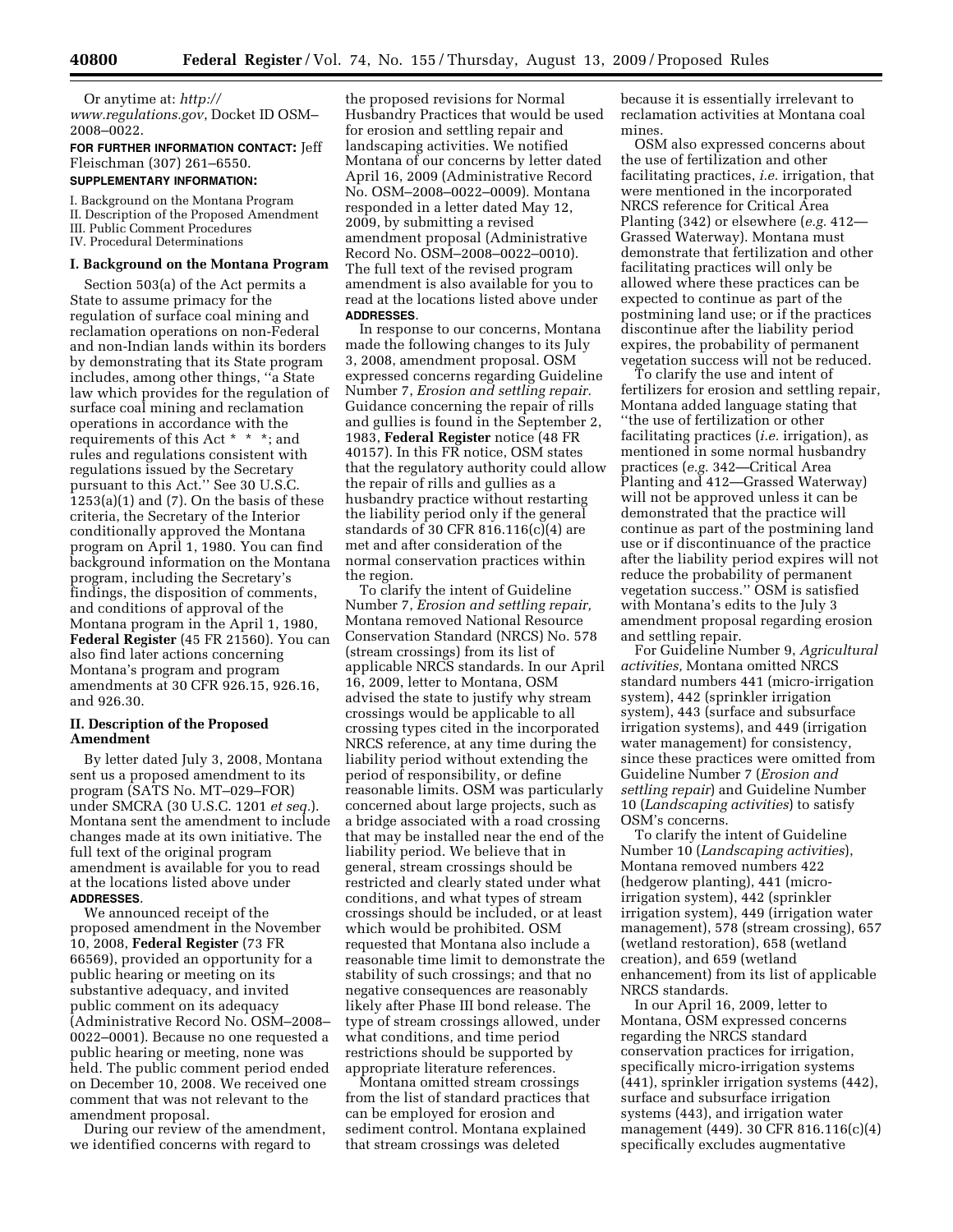irrigation as being approved as a husbandry practice. However, the preamble to the 1979 revegetation regulations (44 FR 15238, March 13, 1979) clearly states that ''the augmented seeding, fertilizing and irrigation does not apply to cropland and pastureland that can be expected to have a similar postmining use and which should be managed in accordance with acceptable local agricultural practices''. OSM explained in the September 7, 1988, **Federal Register** (FR 53 3640) that ''the preamble to the 1979 revegetation regulations which explained that fertilization, seeding and irrigation in accordance with local agricultural practices on cropland or pasture land is not considered a prohibited augmentative practice''. Furthermore, 30 CFR 816.116(c)(4) specifically requires that any approved husbandry practice must be expected to continue as part of the postmining land use, or if the practices are discontinued after the liability period expires, cessation will not reduce the probability of permanent vegetation success.

OSM requested that Montana justify why irrigation would be applicable to all land uses without extending the period of responsibility, or define when and on what land use such irrigation practices would be applicable under the constraints cited in the regulations, thereby specifying when such irrigation practices could be reasonably considered to be a normal husbandry practice.

In response, Montana removed the following NRCS standard practices from the list of approved normal husbandry practices for *Landscaping activities:* 422 (hedgerow planting), 441 (micro irrigation system), 442 (sprinkler irrigation system), 449 (irrigation water management), 578 (stream crossing), 657 (wetland restoration), 658 (wetland creation), and 659 (wetland enhancement). Montana explained that a proposal for the use of irrigation systems will be addressed during the permitting or permit revision process and will be required to address OSM's limitations on the use of irrigation.

Regarding wetland related work, OSM expressed concerns that any activity that requires more than minor stabilization, interseeding, or replanting would need to be completed at least six (6) years prior to Phase III bond release. In response to this, Montana omitted numbers 657 (wetland restoration), 658 (wetland creation), and 659 (wetland enhancement) from its list of applicable NRCS standards used for *Landscaping activities.* Montana will address these items through normal reclamation practices and time frames.

## **III. Public Comment Procedures**

Under the provisions of 30 CFR 732.17(h), we are seeking your comments on whether the amendment satisfies the applicable program approval criteria of 30 CFR 732.15. If we approve the amendment, it will become part of the Montana program.

#### *Electronic or Written Comments*

Send your written comments to OSM at the addresses given above. Your comments should be specific, pertain only to the issues proposed in this rulemaking, and include explanations in support of your recommended change(s). We appreciate any and all comments, but those most useful and likely to influence decisions on the final regulations will be those that either involve personal experience or include citations to and analyses of SMCRA, its legislative history, its implementing regulations, case law, other pertinent Tribal or Federal laws or regulations, technical literature, or other relevant publications.

We will not consider or respond to your comments when developing the final rule if they are received after the close of the comment period (see Dates). We will make every attempt to log all comments into the administrative record, but comments delivered to an address other than the Casper Field Office may not be logged in.

## *Public Availability of Comments*

Before including your address, phone number, e-mail address, or other personal identifying information in your comment, you should be aware that your entire comment—including your personal identifying information—may be made publicly available at any time. While you can ask us in your comment to withhold your personal identifying information from public review, we cannot guarantee that we will be able to do so.

#### *Public Hearing*

If you wish to speak at the public hearing, contact the person listed under **FOR FURTHER INFORMATION CONTACT** by 4 p.m., mountain daylight time on August 28, 2009. If you are disabled and need reasonable accommodations to attend a public hearing, contact the person listed under **FOR FURTHER INFORMATION CONTACT**. We will arrange the location and time of the hearing with those persons requesting the hearing. If no one requests an opportunity to speak, we will not hold the hearing. If only one person expresses an interest, a public meeting rather than a hearing may be held, with the results included in the docket for this rulemaking.

To assist the transcriber and ensure an accurate record, we request, if possible, that each person who speaks at a public hearing provide us with a written copy of his or her comments. The public hearing will continue on the specified date until everyone scheduled to speak has been given an opportunity to be heard. If you are in the audience and have not been scheduled to speak and wish to do so, you will be allowed to speak after those who have been scheduled. We will end the hearing after everyone scheduled to speak and others present in the audience who wish to speak, have been heard.

#### **IV. Procedural Determinations**

# *Executive Order 12630—Takings*

This rule does not have takings implications. This determination is based on the analysis performed for the counterpart Federal regulation.

# *Executive Order 12866—Regulatory Planning and Review*

This rule is exempted from review by the Office of Management and Budget (OMB) under Executive Order 12866.

#### *Executive Order 12988—Civil Justice Reform*

The Department of the Interior has conducted the reviews required by section 3 of Executive Order 12988 and has determined that this rule meets the applicable standards of subsections (a) and (b) of that section. However, these standards are not applicable to the actual language of State regulatory programs and program amendments because each program is drafted and promulgated by a specific State, not by OSM. Under sections 503 and 505 of SMCRA (30 U.S.C. 1253 and 1255) and the Federal regulations at 30 CFR 730.11, 732.15, and 732.17(h)(10), decisions on proposed State regulatory programs and program amendments submitted by the States must be based solely on a determination of whether the submittal is consistent with SMCRA and its implementing Federal regulations and whether the other requirements of 30 CFR parts 730, 731, and 732 have been met.

### *Executive Order 13132—Federalism*

This rule does not have federalism implications. SMCRA delineates the roles of the Federal and State governments with regard to the regulation of surface coal mining and reclamation operations. One of the purposes of SMCRA is to ''establish a nationwide program to protect society and the environment from the adverse effects of surface coal mining operations.'' Section 503(a)(1) of